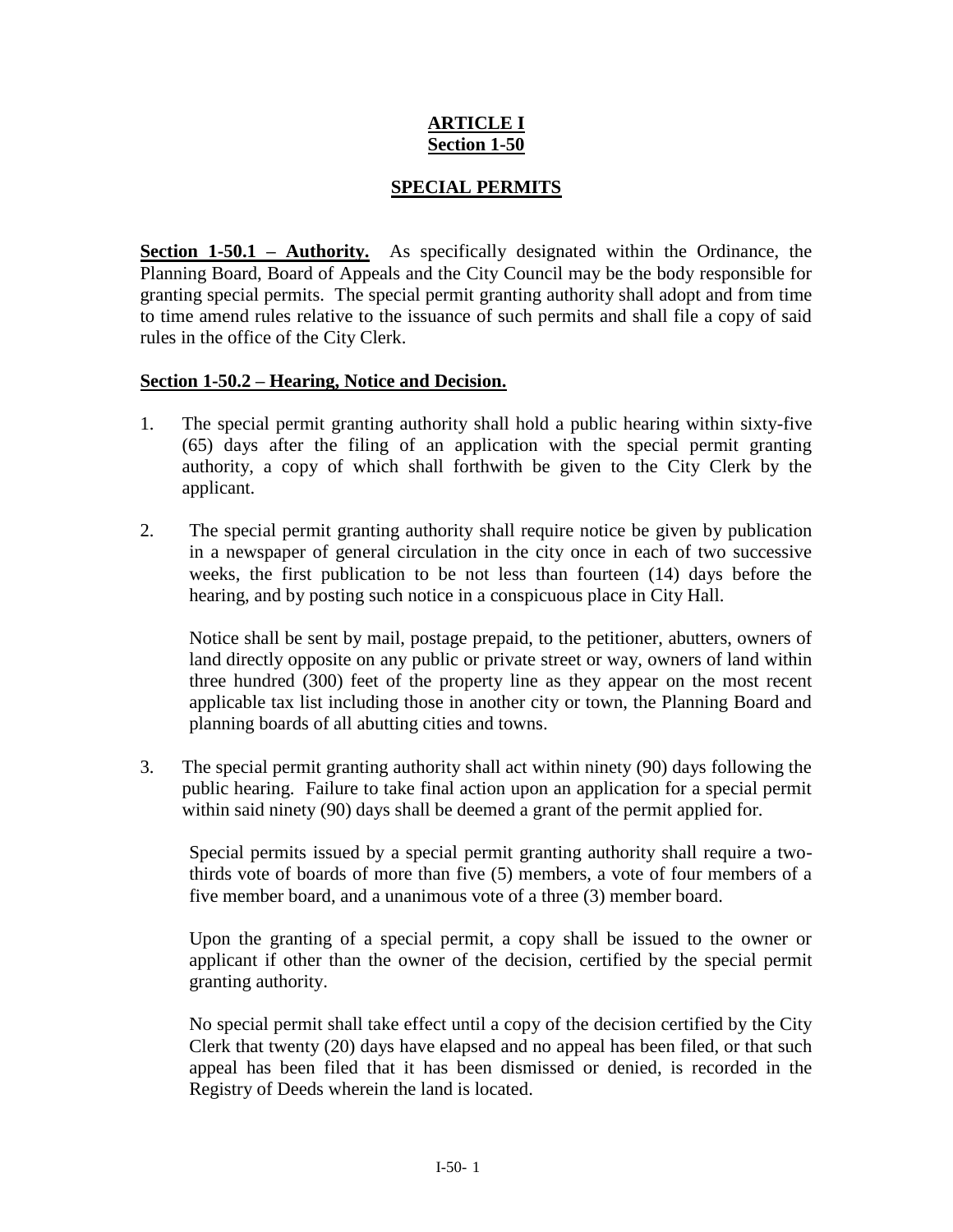**Section 1-50.3 – Appeal & Duration.** Any person aggrieved by a special permit decision may file a timely appeal pursuant to Chapter 40A, Section 17 of the General Laws. Unless a lesser period is conditioned, a special permit granted under this ordinance shall lapse if a substantial use thereof has not commenced within 3 years, or in the case of construction, if construction has not begun, excluding such time required to pursue or await a determination of any said appeal from the grant thereof. Exception may be made for good cause by the special permit granting authority. (7/13/21)

**Section 1-50.4 – Special Consideration.** Special permits shall be issued by the Special Permit granting authority for uses, whether or not on the same parcel as activities permitted as a matter of right, which are necessary in connection with scientific research or scientific development or related production where the special permit granting authority finds that the proposed accessory use does not substantially derogate from the public good.

**Section 1-50.5 – Effect of Denial.** No application or petition for special permit which has been unfavorably and finally acted upon by the Special Permit Granting Authority shall be acted favorably upon within two years after the date of final unfavorable action unless that body finds by a two-third vote of its members, specific and material changes in the conditions upon which the previous unfavorable action was based and describes such changes in the record of its proceedings, and unless all but one of the members of the Planning Board consents thereto and after notice is given to parties in interest of the time and place of the proceedings when the questions of such consent will be considered.

**Section 1-50.6 – Standards for Reviewing.** The Special Permit Granting Authority shall not approve any such application for a special permit unless it finds that in its judgment all the following conditions met:

- 1. The specific site is an appropriate location for such a use, structure, or condition.
- 2. The use as developed will not adversely affect the neighborhood.
- 3. Adequate and appropriate facilities will be provided for the proper operation of the proposed use.
- 4. The plan as approved conforms to all rules and regulations unless specifically waived.

**Section 1-50.7 – Conditions Attached to Special Permit Approvals.** In approving a Special Permit, the Special Permit Granting Authority may attach such conditions and safeguards as are deemed necessary to protect the neighborhood such as, but not limited to, the following:

- 1. Requirement of front, side or rear yards greater than the minimum required by this Ordinance.
- 2. Requirement of screening of parking areas or other parts of the premises from adjoining premises or from the street, by walls, fences, planting, or other devices.